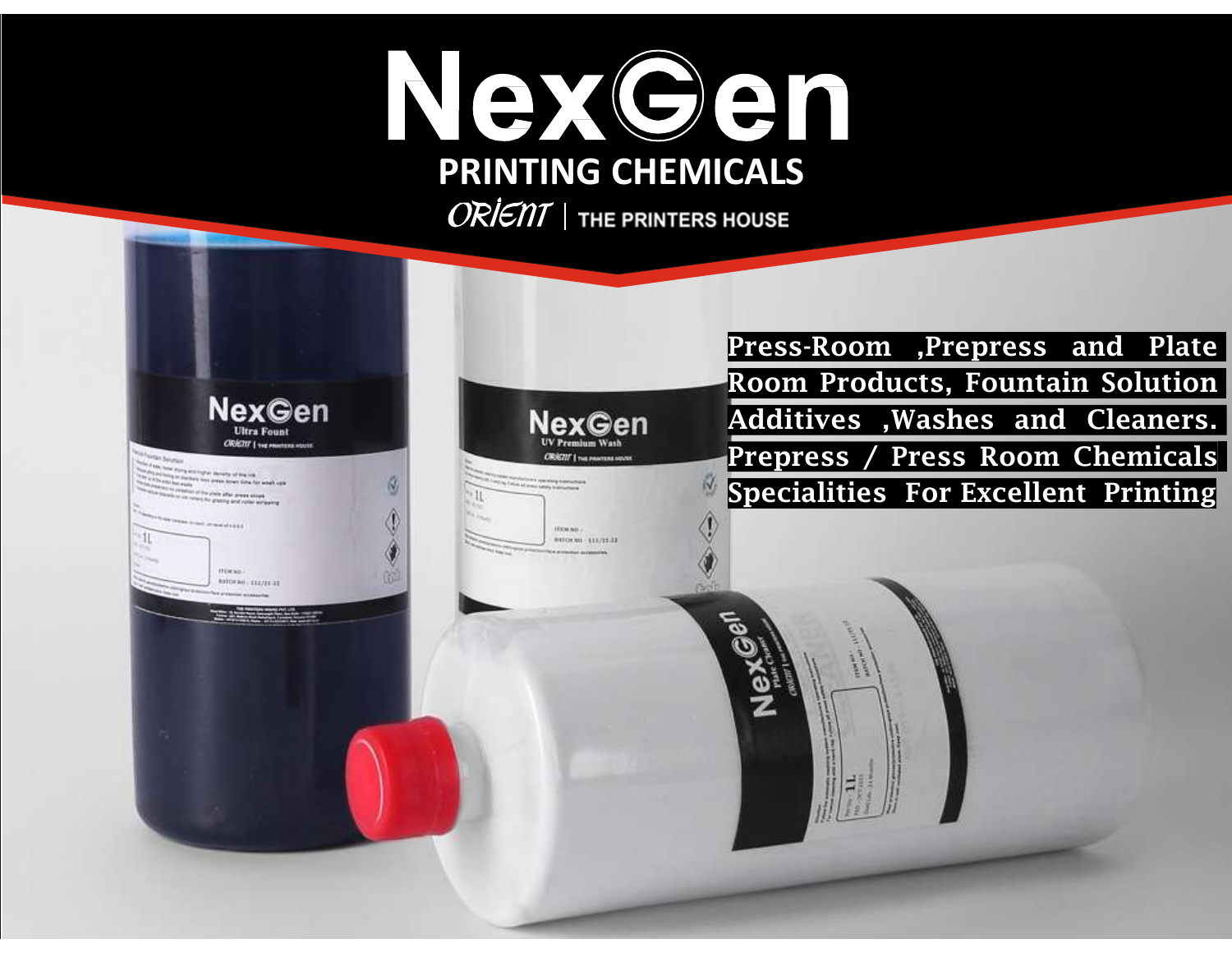NEXGEN FOUNTAIN SOLUTIONS<br>For large, medium and small size Web offset printir NEXGEN FOUNTAIN SOLUTIONS<br>For large, medium and small size Web offset printing presses<br>COLDSET - NEWSPAPER PRESSES

NEXGEN FOUNTAIN SOLUTIONS<br>For large, medium and small size Web offset printing p:<br>COLDSET – NEWSPAPER PRESSES<br>NexGen News Eco Fount Standard Fountain<br>Solution for newspaper presses. PH-buffered, NexGen News Eco Fount Standard Fountain Solution for newspaper presses. PH-buffered, EXGEN FOUNTAIN SOLUTIONS<br>
r large, medium and small size Web offset printing presses<br>
DLDSET - NEWSPAPER PRESSES<br>
Solution for newspaper presses. PH-buffered,<br>
allows fast roll-up of the plate, minimizes<br>
piling in blanket **EXGEN FOUNTAIN SOLUTIONS<br>
F large, medium and small size Web offset printing press<br>
DLDSET - NEWSPAPER PRESSES<br>
XGen News Eco Fount Standard Fountain<br>
Solution for newspaper presses. PH-buffered,<br>
allows fast roll-up of t** NEXGEN FOUNTAIN SOLUTIONS<br>
For large, medium and small size Web offset printing p<br>
COLDSET - NEWSPAPER PRESSES<br>
NexGen News Eco Fount Standard Fountain<br>
Solution for newspaper presses. PH-buffered,<br>
allows fast roll-up of

THE TRESS TO THE SURVEY OF THE SERIES TO NOTE OF THE SOLUTION OF THE SOLUTION SOLUTION OF THE SOLUTION OF THE SOLUTION OF THE SOLUTION OF THE SOLUTION OF THE SOLUTION PROTECTION PROTECTION. THE SOLUTION PROTECTION PROTECTI



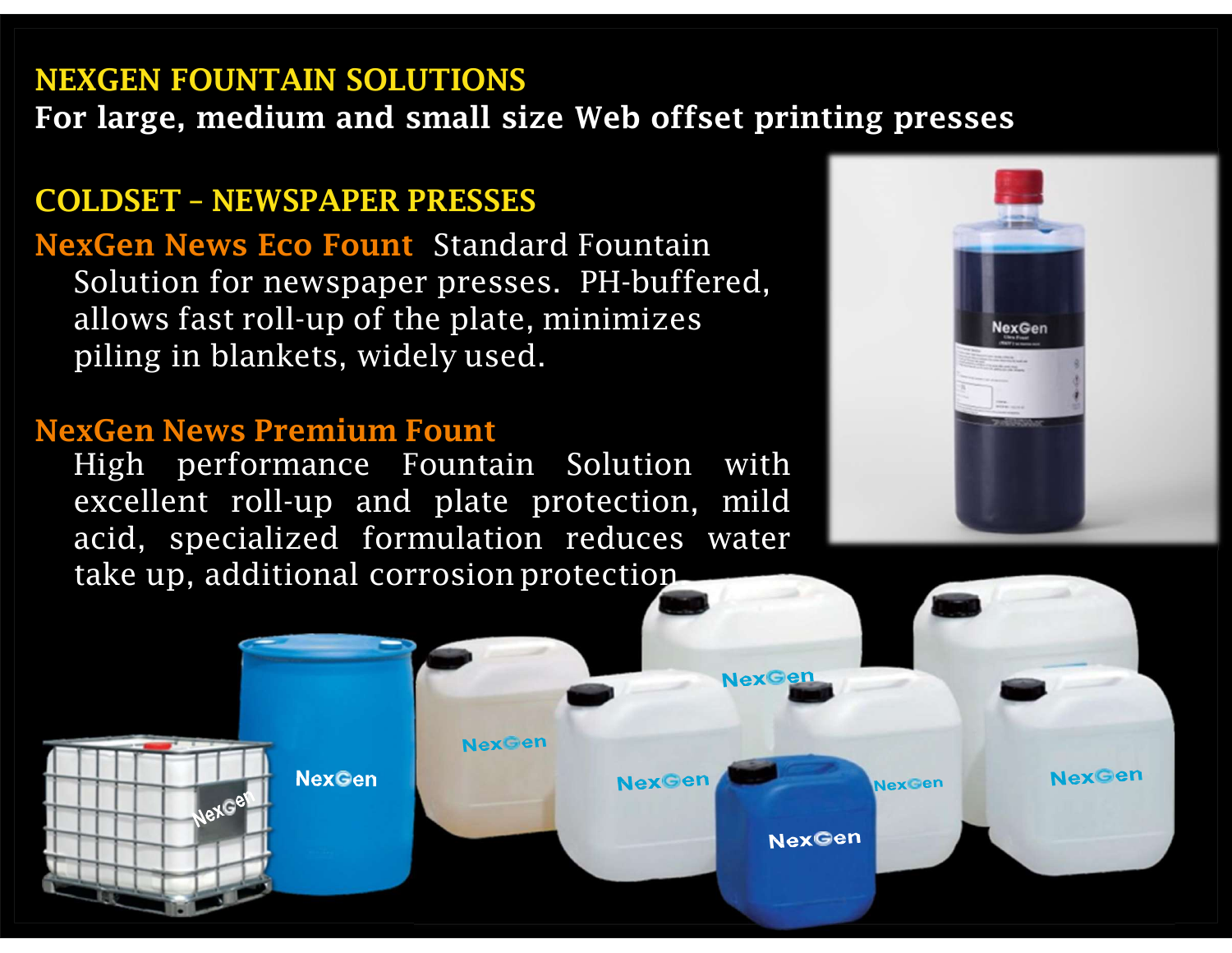NEXGEN FOUNTAIN SOLUTIONS<br>For large, medium and small size Sheetfed offset pr NEXGEN FOUNTAIN SOLUTIONS<br>For large, medium and small size Sheetfed offset printing presses<br>JexGen Eco Fount

# NexGen Eco Fount

EXGEN FOUNTAIN SOLUTIONS<br>Dr large, medium and small size Sheetfed offset printing presses<br>Winiversal Fountain Solution with a strong and effective pH- buffer. Allows rapid<br>'roll-up' of the plates, inhibits corrosion and pr **EXGEN FOUNTAIN SOLUTIONS**<br> **EXGEN FOUNTAIN SOLUTIONS**<br> **EXGENT DEAT SECO FOUNT**<br> **EXGENT DEAT SUPPER SUPPER SUPPER SUPPER SUPPER SUPPER SUPPER SUPPER SUPPER SUPPER SUPPER SUPPER SUPPER SUPPER SUPPER SUPPER SUPPER SUPPER S EXGEN FOUNTAIN SOLUTIONS**<br> **Solution: The Solution and small size Sheetfed offset printing presses<br>
<u>WGen Eco Fount</u><br>
Universal Fountain Solution with a strong and effective pH- buffer. Allows rapid<br>
(roll-up' of the plat EXGEN FOUNTAIN SOLUTIONS**<br> **or large, medium and small size Sheetfed of:**<br> **xGen Eco Fount**<br>
Universal Fountain Solution with a strong and effec<br>
'roll-up' of the plates, inhibits corrosion and prever<br>
In alcohol dampenin For large, medium and small size Sheetfed offs<br>
NexGen Eco Fount<br>
Universal Fountain Solution with a strong and effective<br>
"roll-up" of the plates, inhibits corrosion and prevents<br>
In alcohol dampening systems a reduction Universal Fountain Solution with a strong and effective pH- buffer. Allows rapid<br>'roll-up' of the plates, inhibits corrosion and prevents calcium build presses.<br>In alcohol dampening systems a reduction of Isopropyl alcohol

# NexGen Ultra Fount

Medium performance Fountain Solution for medium to large and modern, fast running presses, stable ink and water balance, contains calcium blocker and

High performance Fountain Solution for medium to large and modern, fast running presses reducing dosing of IPA 3-6% stable ink and water balance, 'roll-up' of the plates, inhibits corrosion and prevents<br>In alcohol dampening systems a reduction of Isoprop<br>NexGen Ultra Fount<br>Medium performance Fountain Solution for medium<br>running presses, stable ink and water balance, Elian Medium performance Fountain Solution for medium to large<br>trunning presses, stable ink and water balance, contains ca<br>anti-bleeding additives.<br>We are premium Fount<br>High performance Fountain Solution for medium to larg

For alcohol-free offset printing with appropriate press configuration and setting



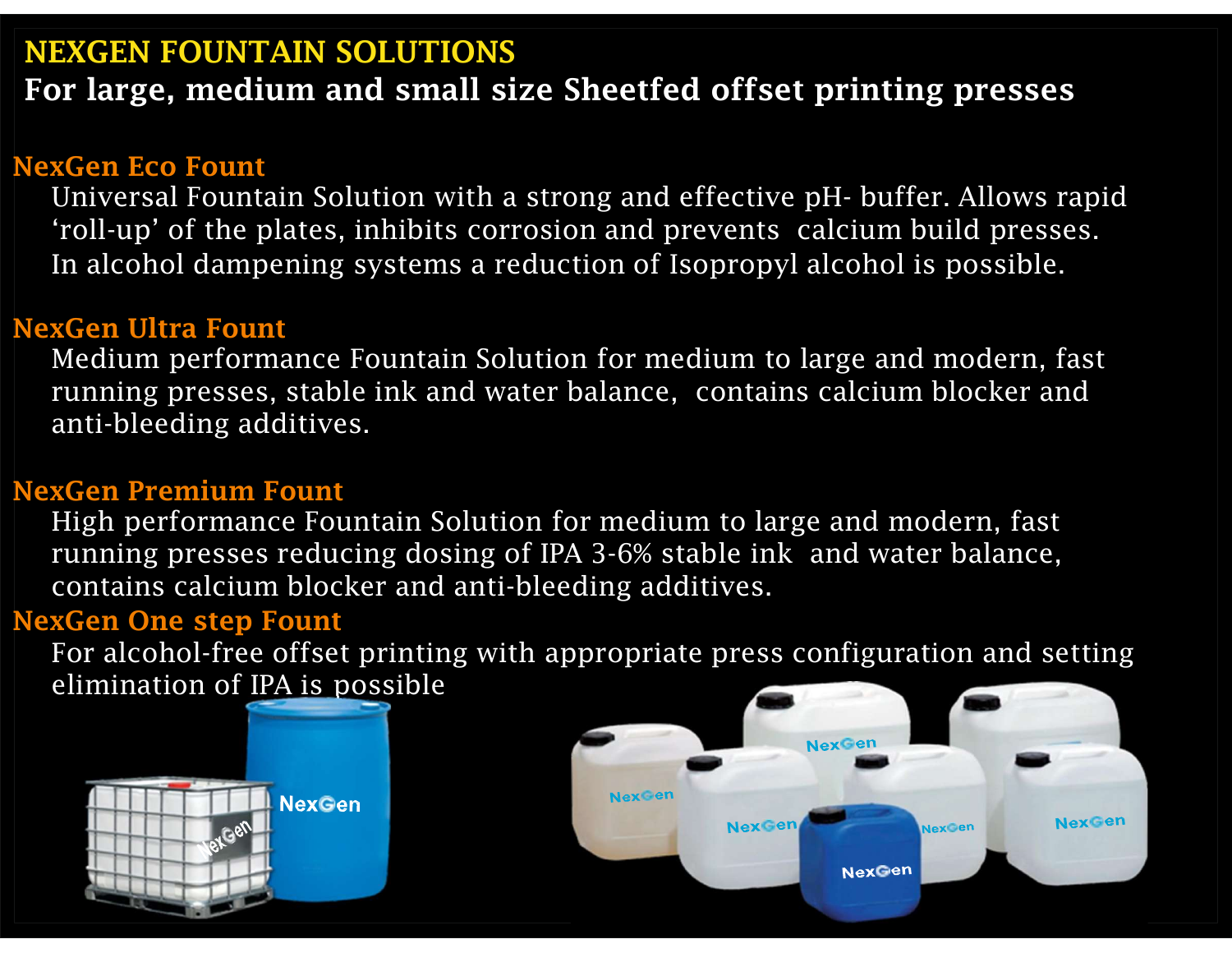# FOUNTAIN SOLUTION ADDITIVES

presses

**FOUNTAIN SOLUTION ADDITIVES<br>For large, medium and small size offset printing<br>presses<br>Fountain Solution Additives<br>NexGen Super/X-cel/X-press<br>Superior and Economical IPA solutions.** NexGen Super/X-cel/X-press FOUNTAIN SOLUTION ADDITIVES<br>
For large, medium and small size offset printing<br>
presses<br>
Fountain Solution Additives<br>
NexGen Super/X-cel/X-press<br>
Superior and Economical IPA solutions.<br>
PLATE CLEANERS<br>
For cleaning conditio **FOUNTAIN SOLUTION ADDITIVES**<br> **For large, medium and small size offset printing**<br> **presses**<br> **Fountain Solution Additives**<br>
NexGen Super/X-cel/X-press<br>
Superior and Economical IPA solutions.<br> **PLATE CLEANERS**<br>
For cleanin **r large, medium and small size offset printing<br>esses<br>untain Solution Additives<br>xGen Super/X-cel/X-press<br>perior and Economical IPA solutions.<br><b>ATE CLEANERS**<br>cleaning, conditioning and activation of printing plates.<br>**xGen P** presses<br>
Fountain Solution Additives<br>
NexGen Super/X-cel/X-press<br>
Superior and Economical IPA solutions.<br>
PLATE CLEANERS<br>
For cleaning, conditioning and activation of printing plat<br>
NexGen Plate Cleaner<br>
Very intensive. Re

## PLATE CLEANERS

xGen Super/X-cel/X-press<br>perior and Economical IPA solutions.<br>**ATE CLEANERS**<br>cleaning, conditioning and activation of printing pla<br>**xGen Plate Cleaner**<br>Very intensive. Removes scum, background toning<br>ink residues, oxidatio

**PLATE CLEANERS**<br>For cleaning, conditioning and activation of printing plates.<br>NexGen Plate Cleaner<br>Very intensive. Removes scum, background toning,<br>ink residues, oxidation and slight scratches.<br>NexGen Eco Plate Cleaner<br>Cl r cleaning, conditioning and activation of printing plates.<br> **ExCen Plate Cleaner**<br>
Very intensive. Removes scum, background toning,<br>
ink residues, oxidation and slight scratches.<br> **ExCen Eco Plate Cleaner**<br>
Cleans intensi

NexGen Unigum for manual plates storage.





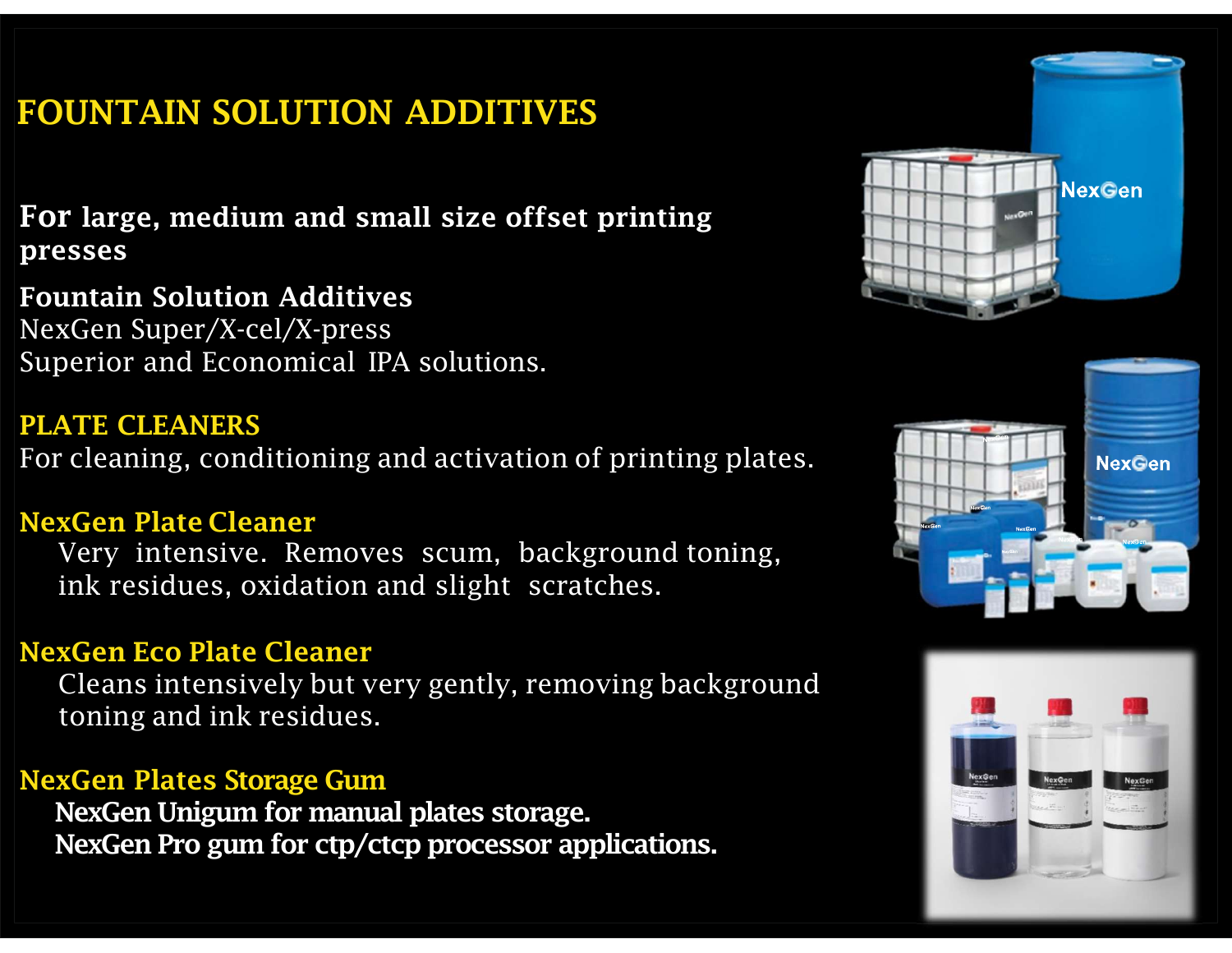# BLANKETS AND ROLLER WASHES

**BLANKETS AND ROLLER WASHES<br>NexGen Auto Wash<br>Wash for Automatic Blanket + Roller Cleaning<br>Heidelberg, MAN Roland, Koebau, Baldwin Blan** Wash for Automatic Blanket + Roller Cleaning Systems For ANKETS AND ROLLER WASHES<br>
Wash for Automatic Blanket + Roller Cleaning Systems For<br>
Heidelberg, MAN Roland, Koebau, Baldwin Blanket Cleaning<br>
Systems. Systems. **BLANKETS AND ROLLER WASHES<br>
NexGen Auto Wash<br>
Wash for Automatic Blanket + Roller Cleaning S<br>
Heidelberg, MAN Roland, Koebau, Baldwin Blanke<br>
Systems.<br>
NexGen Premium Wash<br>
Premium Wash with a strong cleaning power, clean EXAMELTS AND ROLLER WASHES<br>
Wash for Automatic Blanket + Roller Cleaning Systems For<br>
Heidelberg, MAN Roland, Koebau, Baldwin Blanket Cleaning<br>
Systems.<br>
Wash Wash with a strong cleaning power, cleans thoroughly, very<br>
Re** Example 19 We apple to 50% for one step removal of ink and<br>wash for Automatic Blanket + Roller Cleaning Systems For<br>Heidelberg, MAN Roland, Koebau, Baldwin Blanket Cleaning<br>Systems.<br>We apple up to 50% for one step removal **ANKETS AND ROLLER WASHES<br>
xGen Auto Wash<br>
Wash for Automatic Blanket + Roller Cleaning<br>
Heidelberg, MAN Roland, Koebau, Baldwin Blan<br>
Systems.<br>
xGen Premium Wash<br>
Premium Wash<br>
Premium Wash<br>
Premium Wash<br>
economical: wate ANKETS AND ROLLER WASHES**<br> **WASh for Automatic Blanket + Roller Cleaning Systems For**<br>
Heidelberg, MAN Roland, Koebau, Baldwin Blanket Cleaning<br> **Systems.**<br> **WASHERS AND ROLANDER AND ROLANDE SURVEY AND RESPONSIVE TO A New xGen Auto Wash**<br>Wash for Automatic Blanket + Roller Clear<br>Heidelberg, MAN Roland, Koebau, Baldwin<br>Systems.<br>**xGen Premium Wash**<br>Premium Wash<br>Premium Wash<br>Premium Wash<br>washes for UV inks - on UV rollers and blankets<br>solvenc Wash for Automatic Blanket + Roller Cleaning<br>Heidelberg, MAN Roland, Koebau, Baldwin Blar<br>Systems.<br>NexGen Premium Wash<br>Premium Wash<br>Premium Wash<br>Premium Wash<br>economical: water miscible up to 50% for one step<br>water soluble

Heidelberg, MAN Roland, Koebau, Baldwin Blanket Cleaning<br>Systems.<br>**xGen Premium Wash**<br>Premium Wash with a strong cleaning power, cleans thoroughly, v<br>economical: water miscible up to 50% for one step removal of ink<br>water s NexGen Premium Wash<br>
Premium Wash with a strong cleaning power, cleans thore<br>
economical: water miscible up to 50% for one step remov<br>
water soluble residues.<br>
Washes for UV inks - on UV rollers and blankets with high<br>
sol **Example 10 The manual and strong cleaning power, cleans thoroughly, very**<br>economical: water miscible up to 50% for one step removal of ink and<br>water soluble residues.<br>Washes for UV inks - on UV rollers and blankets with h

economical: water miscible up to 50% for one step<br>water soluble residues.<br>Washes for UV inks - on UV rollers and blankets with<br>solvency power.<br>NexGen UV Eco Wash<br>for manual cleaning - good evaporation.<br>NexGen UV Premium Wa

Washes for UV inks - on UV rollers and blankets with high<br>solvency power.<br>NexGen UV Eco Wash<br>for manual cleaning - good evaporation.<br>NexGen UV Premium Wash<br>for manual and automatic cleaning - medium evaporation<br>**Cleaners a** solvency power.<br> **xGen UV Eco Wash**<br>
for manual cleaning - good evaporation.<br> **xGen UV Premium Wash**<br>
for manual and automatic cleaning - medium evaporation.<br> **eaners and Rejuvenators**<br> **xGen Roller Paste / Liquid**<br>
Used o